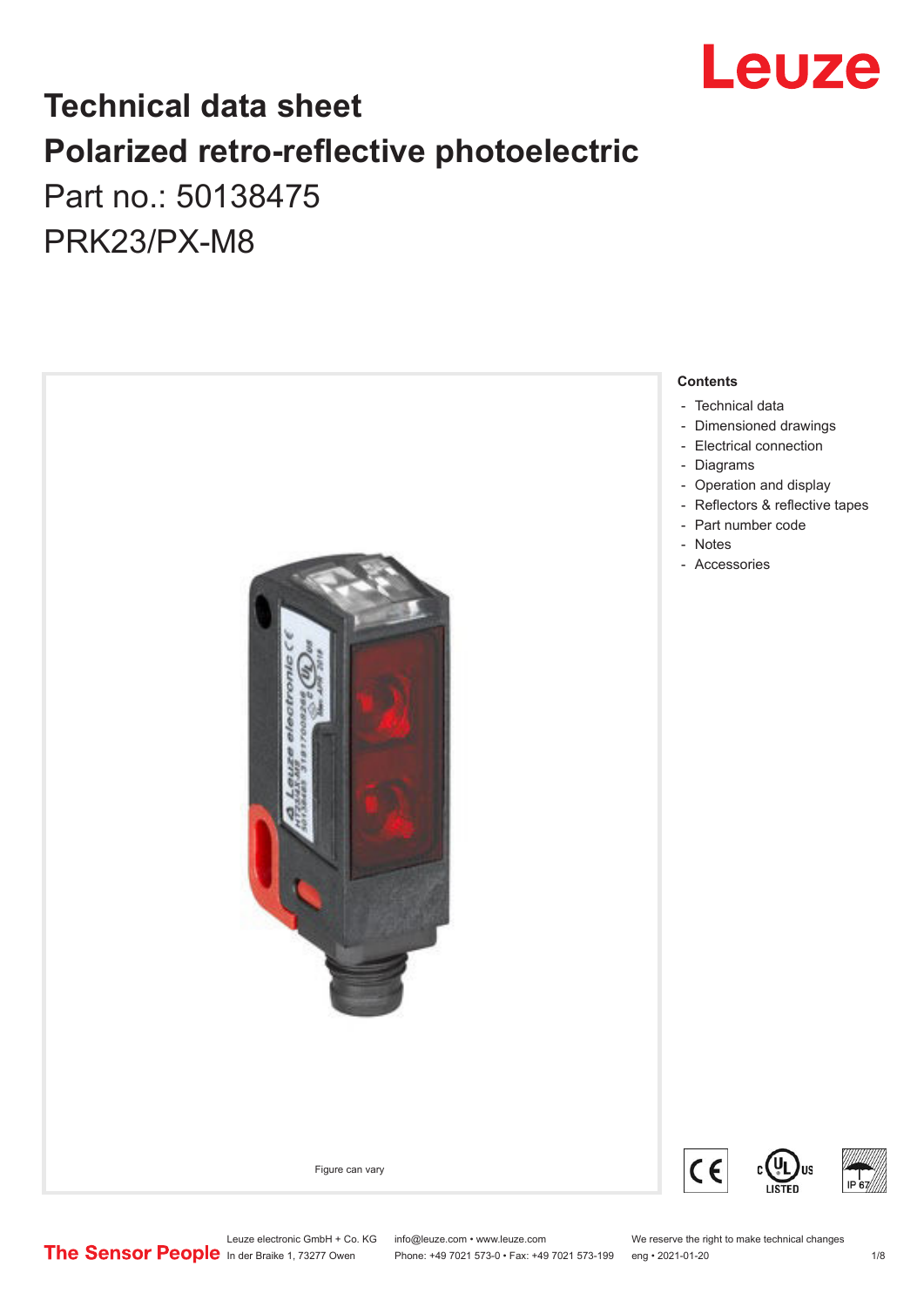### <span id="page-1-0"></span>**Technical data**

# Leuze

#### **Basic data**

|                   | раэн чан                                                  |                                             |
|-------------------|-----------------------------------------------------------|---------------------------------------------|
| Series            |                                                           | 23                                          |
|                   | <b>Operating principle</b>                                | Reflection principle                        |
|                   |                                                           |                                             |
|                   | <b>Optical data</b>                                       |                                             |
|                   | <b>Operating range</b>                                    | Guaranteed operating range                  |
|                   | <b>Operating range</b>                                    | $0.14.5$ m, With reflector TK(S)<br>100x100 |
|                   | <b>Operating range limit</b>                              | Typical operating range                     |
|                   | <b>Operating range limit</b>                              | 0.1  6 m, With reflector TK(S) 100x100      |
|                   | <b>Light source</b>                                       | LED, Red                                    |
|                   | <b>LED light wavelength</b>                               | 645 nm                                      |
|                   | <b>Transmitted-signal shape</b>                           | Pulsed                                      |
|                   | LED group                                                 | Exempt group (in acc. with EN 62471)        |
|                   | <b>Electrical data</b>                                    |                                             |
|                   | <b>Protective circuit</b>                                 | Polarity reversal protection                |
|                   |                                                           | Short circuit protected                     |
|                   |                                                           |                                             |
|                   | Performance data                                          |                                             |
|                   | Supply voltage $U_{\rm B}$                                | 10  30 V, DC, Incl. residual ripple         |
|                   | <b>Residual ripple</b>                                    | 0  15 %, From U <sub>R</sub>                |
|                   | <b>Open-circuit current</b>                               | 020mA                                       |
|                   |                                                           |                                             |
|                   | Outputs<br>Number of digital switching outputs 1 Piece(s) |                                             |
|                   |                                                           |                                             |
|                   | Switching outputs                                         |                                             |
|                   | <b>Voltage type</b>                                       | <b>DC</b>                                   |
|                   | Switching current, max.                                   | 100 mA                                      |
|                   | <b>Switching voltage</b>                                  | high: ≥(U <sub>B</sub> -2.5V)               |
|                   |                                                           | low: ≤2.5V                                  |
|                   |                                                           |                                             |
|                   | Switching output 1                                        |                                             |
|                   | Assignment                                                | Connection 1, pin 4                         |
|                   | Switching element                                         | Transistor, PNP                             |
|                   | <b>Switching principle</b>                                | Dark switching                              |
|                   | <b>Timing</b>                                             |                                             |
|                   | <b>Switching frequency</b>                                | 500 Hz                                      |
|                   | <b>Response time</b>                                      | 1 <sub>ms</sub>                             |
|                   | Readiness delay                                           | 300 ms                                      |
| <b>Connection</b> |                                                           |                                             |
|                   |                                                           |                                             |
|                   | <b>Connection 1</b>                                       |                                             |
|                   | <b>Function</b>                                           | Signal OUT                                  |

Voltage supply

| Dimension (W x H x L)          | 11.4 mm x 34.2 mm x 18.3 mm |
|--------------------------------|-----------------------------|
| <b>Housing material</b>        | Plastic                     |
| <b>Plastic housing</b>         | PC-ABS                      |
| Lens cover material            | Plastic / PMMA              |
| Net weight                     | 10 <sub>q</sub>             |
| <b>Housing color</b>           | <b>Black</b>                |
|                                | Red                         |
|                                |                             |
| <b>Operation and display</b>   |                             |
| Type of display                | LED                         |
| <b>Number of LEDs</b>          | 2 Piece(s)                  |
|                                |                             |
| <b>Environmental data</b>      |                             |
| Ambient temperature, operation | $-40$ 60 °C                 |
| Ambient temperature, storage   | $-40$ 70 °C                 |
|                                |                             |
| <b>Certifications</b>          |                             |
| Degree of protection           | IP 67                       |
| <b>Protection class</b>        | III                         |
| <b>Certifications</b>          | c UL US                     |
| <b>Standards applied</b>       | IEC 60947-5-2               |
|                                |                             |
| <b>Classification</b>          |                             |
| <b>Customs tariff number</b>   | 85365019                    |
| eCl@ss 5.1.4                   | 27270902                    |
| eCl@ss 8.0                     | 27270902                    |
| eCl@ss 9.0                     | 27270902                    |
| eCl@ss 10.0                    | 27270902                    |
| eCl@ss 11.0                    | 27270902                    |
| <b>ETIM 5.0</b>                | EC002717                    |
| <b>ETIM 6.0</b>                | EC002717                    |
| <b>ETIM 7.0</b>                | EC002717                    |
|                                |                             |

**Mechanical data**

### Leuze electronic GmbH + Co. KG info@leuze.com • www.leuze.com We reserve the right to make technical changes<br>
The Sensor People in der Braike 1, 73277 Owen Phone: +49 7021 573-0 • Fax: +49 7021 573-199 eng • 2021-01-20

**Type of connection** Connector **Thread size M8 Type** Male **Material** Plastic **No. of pins** 4 -pin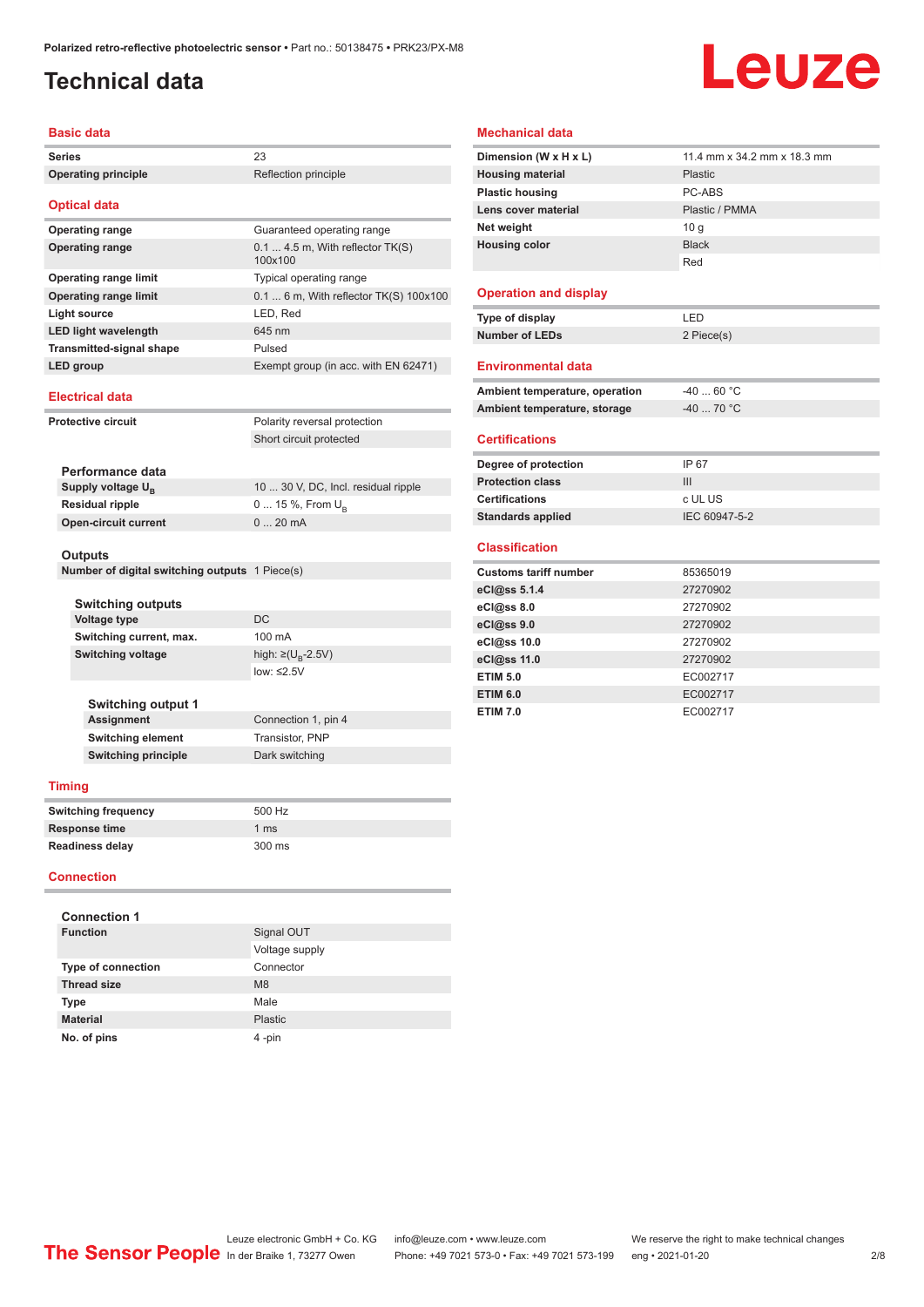### <span id="page-2-0"></span>**Dimensioned drawings**

All dimensions in millimeters



### **Electrical connection**

#### **Connection 1**

| <b>Function</b>    | Signal OUT     |
|--------------------|----------------|
|                    | Voltage supply |
| Type of connection | Connector      |
| <b>Thread size</b> | M <sub>8</sub> |
| <b>Type</b>        | Male           |
| <b>Material</b>    | Plastic        |
| No. of pins        | 4-pin          |
|                    |                |

#### **Pin Pin assignment**

| -1             | $V +$            | $\sim$<br>--            |
|----------------|------------------|-------------------------|
| $\overline{2}$ | n.c.             | n<br>V,<br>$\mathbb{V}$ |
| 3              | GND              | $\sim$                  |
| $\overline{4}$ | OUT <sub>1</sub> |                         |



2

4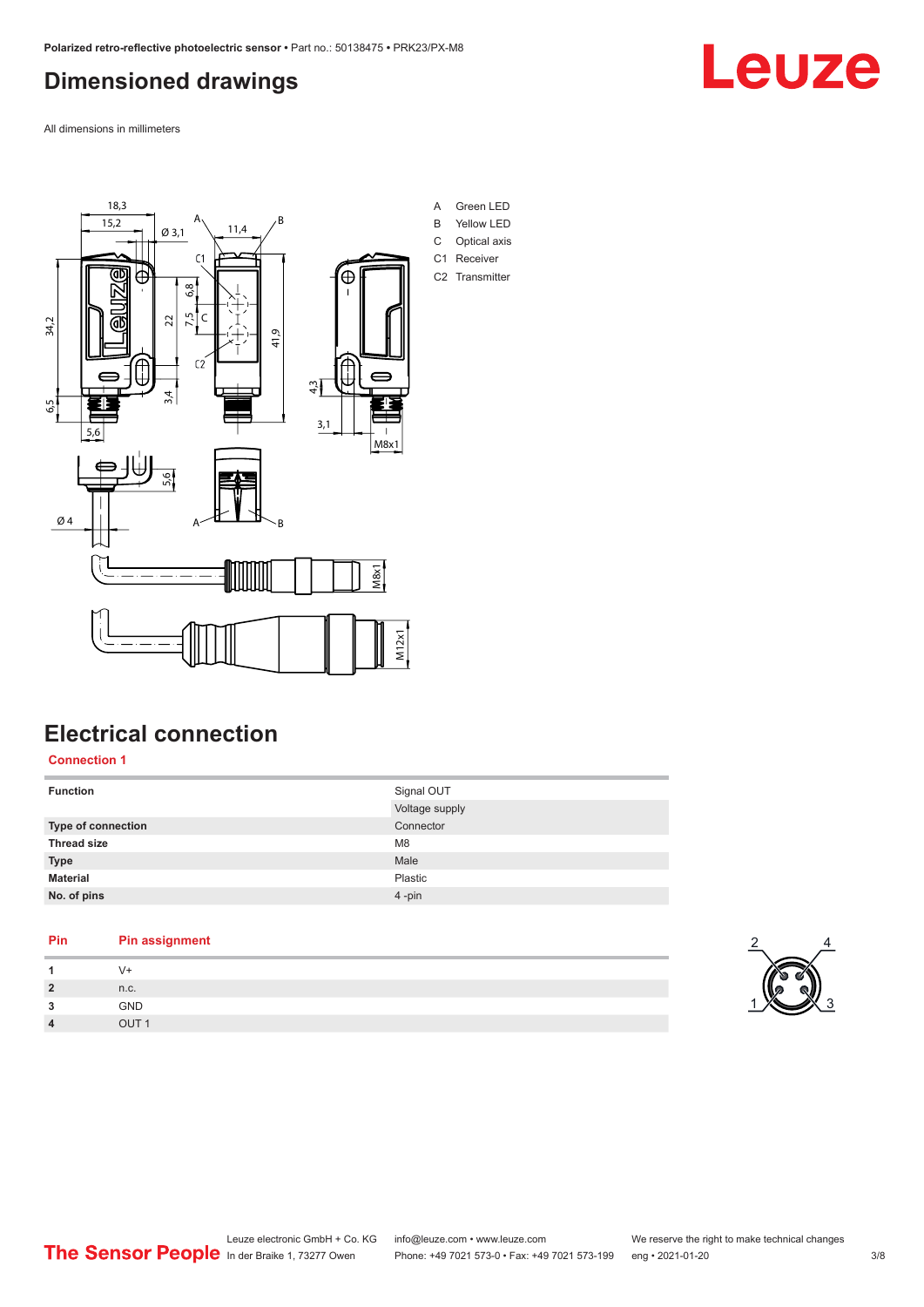### <span id="page-3-0"></span>**Diagrams**

# Leuze

Typ. response behavior



### **Operation and display**

| <b>LED</b>     | <b>Display</b>           | <b>Meaning</b>        |
|----------------|--------------------------|-----------------------|
|                | Yellow, continuous light | Light path free       |
|                | Yellow, flashing         | No function reserve   |
| $\overline{2}$ | Green, continuous light  | Operational readiness |

### **Reflectors & reflective tapes**

| Part no. | <b>Designation</b> | <b>Operating range</b><br><b>Operating range</b> | <b>Description</b>                                                                                                                                                                                                   |
|----------|--------------------|--------------------------------------------------|----------------------------------------------------------------------------------------------------------------------------------------------------------------------------------------------------------------------|
| 50108300 | REF 4-A-50x50      | 0.11.2m<br>$0.11.6$ m                            | Design: Rectangular<br>Reflective surface: 50 mm x 50 mm<br><b>Material: Plastic</b><br>Chemical designation of the material: PMMA<br>Fastening: Self-adhesive                                                       |
| 50003192 | TK 100x100         | 0.14.5m<br>0.16m                                 | Design: Rectangular<br>Reflective surface: 96 mm x 96 mm<br>Triple reflector size: 4 mm<br>Material: Plastic<br>Base material: Plastic<br>Chemical designation of the material: PMMA8N<br>Fastening: Adhesive        |
| 50003189 | TK 30x50           | 0.11.2m<br>$0.11.6$ m                            | Design: Rectangular<br>Reflective surface: 29 mm x 45 mm<br>Triple reflector size: 4 mm<br><b>Material: Plastic</b><br>Base material: Plastic<br>Chemical designation of the material: PMMA8N<br>Fastening: Adhesive |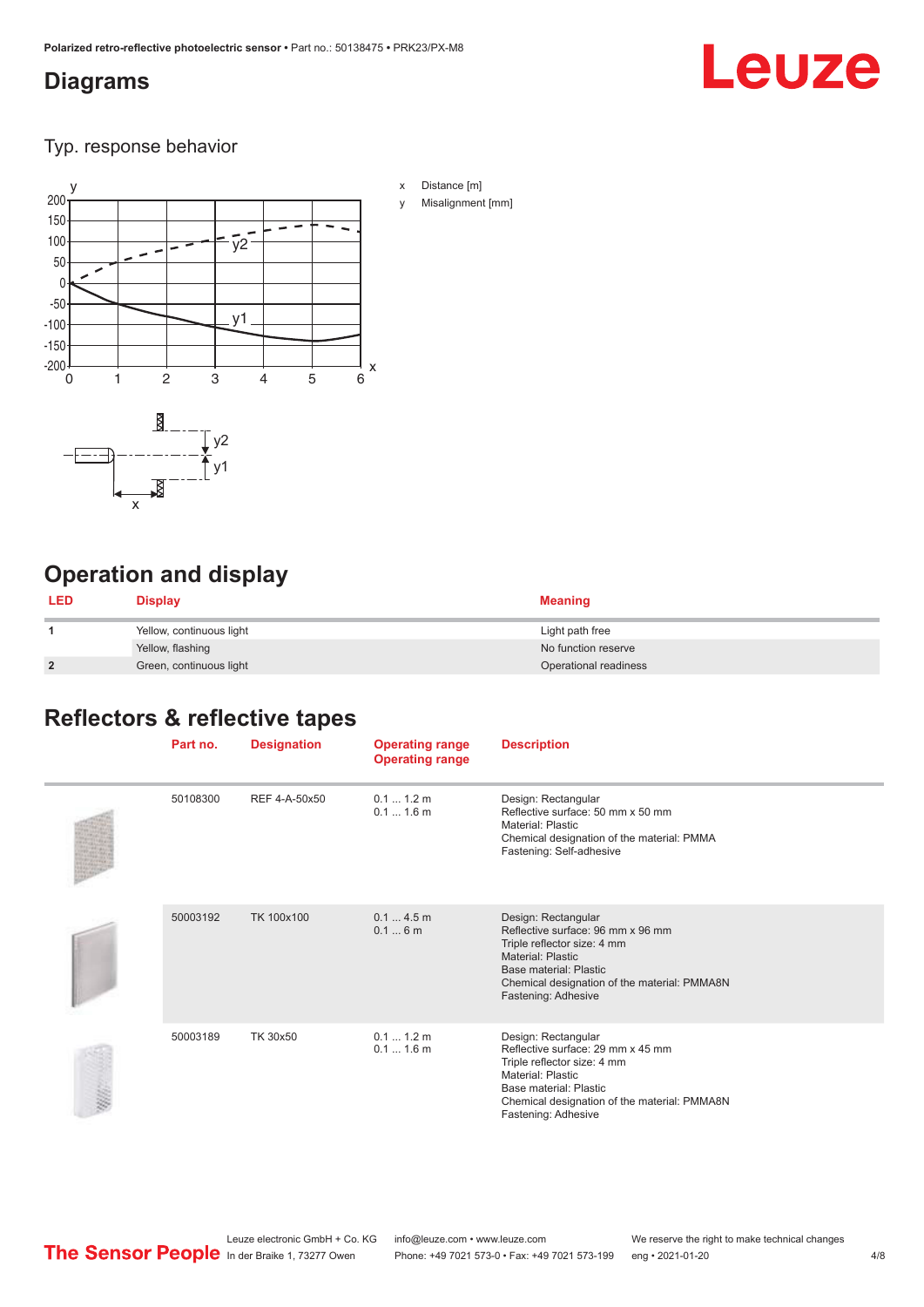### <span id="page-4-0"></span>**Reflectors & reflective tapes**

## Leuze

| Part no. | <b>Designation</b>  | <b>Operating range</b><br><b>Operating range</b> | <b>Description</b>                                                                                                                                                                                                                          |
|----------|---------------------|--------------------------------------------------|---------------------------------------------------------------------------------------------------------------------------------------------------------------------------------------------------------------------------------------------|
| 50024127 | TK 82.2             | 0.1 1.2 m<br>$0.11.6$ m                          | Design: Round<br>Triple reflector size: 4 mm<br>Reflection surface diameter: 79 mm<br><b>Material: Plastic</b><br>Base material: Plastic<br>Chemical designation of the material: PMMA8N<br>Fastening: Through-hole mounting, Adhesive      |
| 50022816 | <b>TKS 100X100</b>  | 0.14.5m<br>0.16m                                 | Design: Rectangular<br>Reflective surface: 96 mm x 96 mm<br>Triple reflector size: 4 mm<br><b>Material: Plastic</b><br>Base material: Plastic<br>Chemical designation of the material: PMMA8N<br>Fastening: Through-hole mounting, Adhesive |
| 50081283 | <b>TKS 20X40</b>    | 0.1 1.5 m<br>0.12m                               | Design: Rectangular<br>Reflective surface: 16 mm x 38 mm<br>Triple reflector size: 2.3 mm<br>Material: Plastic<br>Base material: Plastic<br>Chemical designation of the material: PMMA8N<br>Fastening: Through-hole mounting, Adhesive      |
| 50023525 | <b>TKS 30X50</b>    | 0.11.2m<br>$0.11.6$ m                            | Design: Rectangular<br>Reflective surface: 27 mm x 44 mm<br>Triple reflector size: 3 mm<br><b>Material: Plastic</b><br>Base material: Plastic<br>Chemical designation of the material: PMMA8N<br>Fastening: Through-hole mounting, Adhesive |
| 50109506 | <b>TKS 30x50.UV</b> | 0.11.2m<br>0.11.6m                               | Design: Rectangular<br>Reflective surface: 44 mm x 27 mm<br>Triple reflector size: 3 mm<br><b>Material: Plastic</b><br>Base material: Plastic<br>Chemical designation of the material: PMMA8N<br>Fastening: Through-hole mounting, Adhesive |
| 50040820 | <b>TKS 40X60</b>    | 0.1 2.5 m<br>0.13.3m                             | Design: Rectangular<br>Reflective surface: 37 mm x 56 mm<br>Triple reflector size: 4 mm<br><b>Material: Plastic</b><br>Base material: Plastic<br>Chemical designation of the material: PMMA8N<br>Fastening: Through-hole mounting, Adhesive |

### **Part number code**

Part designation: **AAA23.GJ/ ff-HH**

| AAA23 | Operating principle / construction<br>HT23: diffuse reflection sensor with background suppression<br>PRK23: retro-reflective photoelectric sensor with polarization filter<br>LS23: throughbeam photoelectric sensor transmitter<br>LE23: throughbeam photoelectric sensor receiver<br>ET23: energetic diffuse reflection sensor<br>FT23: diffuse reflection sensor with fading |
|-------|---------------------------------------------------------------------------------------------------------------------------------------------------------------------------------------------------------------------------------------------------------------------------------------------------------------------------------------------------------------------------------|
| G     | Equipment<br>T: autocollimation principle (single lens) for highly transparent bottles without tracking                                                                                                                                                                                                                                                                         |
| J     | Operating range adjustment<br>3: teach-in via button                                                                                                                                                                                                                                                                                                                            |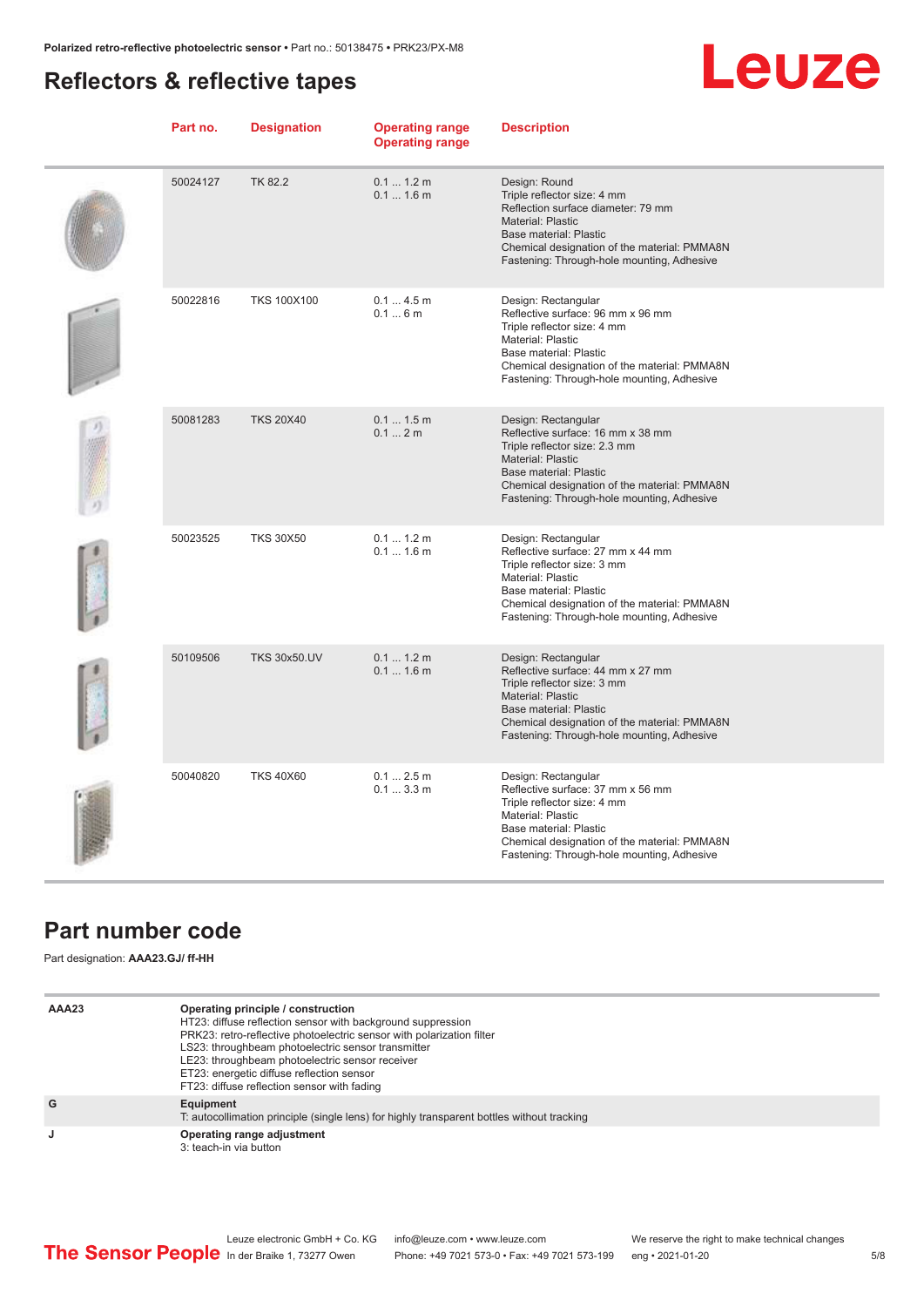### <span id="page-5-0"></span>**Part number code**

## **Leuze**

| ff | Switching output / function / OUT1OUT2 (OUT1 = pin 4, OUT2 = pin 2)<br>2: NPN transistor output, light switching<br>N: NPN transistor output, dark switching<br>4: PNP transistor output, light switching<br>P: PNP transistor output, dark switching<br>X: pin not used                          |
|----|---------------------------------------------------------------------------------------------------------------------------------------------------------------------------------------------------------------------------------------------------------------------------------------------------|
| HH | <b>Electrical connection</b><br>n/a: cable, standard length 2000 mm, 3-wire<br>M8: M8 connector, 4-pin (plug)<br>200-M12: cable, length 200 mm with M12 connector, 4-pin, axial (plug)<br>M12: M12 connector, 4-pin (plug)<br>200-M8: cable, length 200 mm with M8 connector, 4-pin, axial (plug) |
|    | <b>Note</b>                                                                                                                                                                                                                                                                                       |
|    | $\&$ A list with all available device types can be found on the Leuze website at www.leuze.com.                                                                                                                                                                                                   |

### **Notes**

| Observe intended use!                                                                 |
|---------------------------------------------------------------------------------------|
| $\%$ This product is not a safety sensor and is not intended as personnel protection. |
| § The product may only be put into operation by competent persons.                    |
| ♦ Only use the product in accordance with its intended use.                           |
|                                                                                       |



**For UL applications:**

 $\%$  Only for use in "class 2" circuits

ª These proximity switches shall be used with UL Listed Cable assemblies rated 30V, 0.5A min, in the field installation, or equivalent (categories: CYJV/ CYJV7 or PVVA/PVVA7)

#### **Accessories**

### Connection technology - Connection cables

|  | Part no. | <b>Designation</b> | <b>Article</b>   | <b>Description</b>                                                                                                                                |
|--|----------|--------------------|------------------|---------------------------------------------------------------------------------------------------------------------------------------------------|
|  | 50130850 | KD U-M8-4A-V1-050  | Connection cable | Connection 1: Connector, M8, Axial, Female, 4 -pin<br>Connection 2: Open end<br>Shielded: No<br>Cable length: 5,000 mm<br>Sheathing material: PVC |
|  | 50130871 | KD U-M8-4W-V1-050  | Connection cable | Connection 1: Connector, M8, Angled, Female, 4-pin<br>Connection 2: Open end<br>Shielded: No<br>Cable length: 5,000 mm<br>Sheathing material: PVC |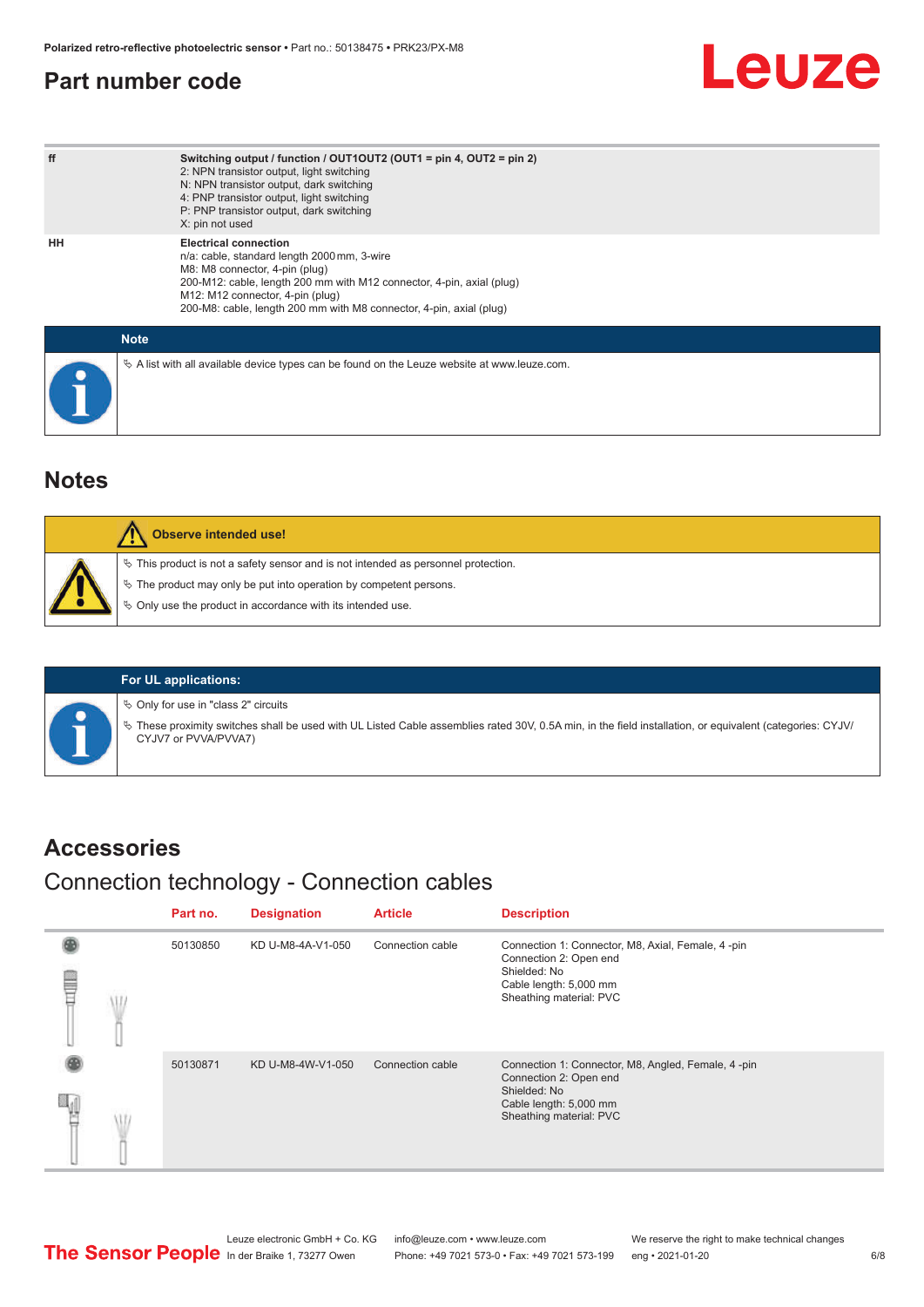### **Accessories**



### Mounting technology - Mounting brackets

| Part no. | <b>Designation</b>   | <b>Article</b>      | <b>Description</b>                                                                                                                                                                                                            |
|----------|----------------------|---------------------|-------------------------------------------------------------------------------------------------------------------------------------------------------------------------------------------------------------------------------|
| 50118542 | BT 200M.5            | Mounting bracket    | Design of mounting device: Angle, L-shape<br>Fastening, at system: Through-hole mounting<br>Mounting bracket, at device: Screw type, Suited for M3 screws<br>Type of mounting device: Adjustable<br>Material: Stainless steel |
| 50124651 | <b>BT 205M-10SET</b> | Mounting device set | Design of mounting device: Angle, L-shape<br>Fastening, at system: Through-hole mounting<br>Mounting bracket, at device: Screw type<br>Type of mounting device: Rigid<br><b>Material: Metal</b>                               |

### Mounting technology - Rod mounts

| Part no. | <b>Designation</b> | <b>Article</b>  | <b>Description</b>                                                                                                                                                                                                                                           |
|----------|--------------------|-----------------|--------------------------------------------------------------------------------------------------------------------------------------------------------------------------------------------------------------------------------------------------------------|
| 50117829 | BTP 200M-D12       | Mounting system | Design of mounting device: Protection hood<br>Fastening, at system: For 12 mm rod<br>Mounting bracket, at device: Screw type<br>Type of mounting device: Clampable, Adjustable, Turning, 360°<br>Material: Metal                                             |
| 50117255 | BTU 200M-D12       | Mounting system | Design of mounting device: Mounting system<br>Fastening, at system: For 12 mm rod, Sheet-metal mounting<br>Mounting bracket, at device: Screw type, Suited for M3 screws<br>Type of mounting device: Clampable, Adjustable, Turning, 360°<br>Material: Metal |

#### Standard reflectors

| Part no. | <b>Designation</b> | <b>Article</b> | <b>Description</b>                                                                                                                                                                                                                     |
|----------|--------------------|----------------|----------------------------------------------------------------------------------------------------------------------------------------------------------------------------------------------------------------------------------------|
| 50081283 | <b>TKS 20X40</b>   | Reflector      | Design: Rectangular<br>Reflective surface: 16 mm x 38 mm<br>Triple reflector size: 2.3 mm<br>Material: Plastic<br>Base material: Plastic<br>Chemical designation of the material: PMMA8N<br>Fastening: Through-hole mounting, Adhesive |
| 50040820 | <b>TKS 40X60</b>   | Reflector      | Design: Rectangular<br>Reflective surface: 37 mm x 56 mm<br>Triple reflector size: 4 mm<br>Material: Plastic<br>Base material: Plastic<br>Chemical designation of the material: PMMA8N<br>Fastening: Through-hole mounting, Adhesive   |